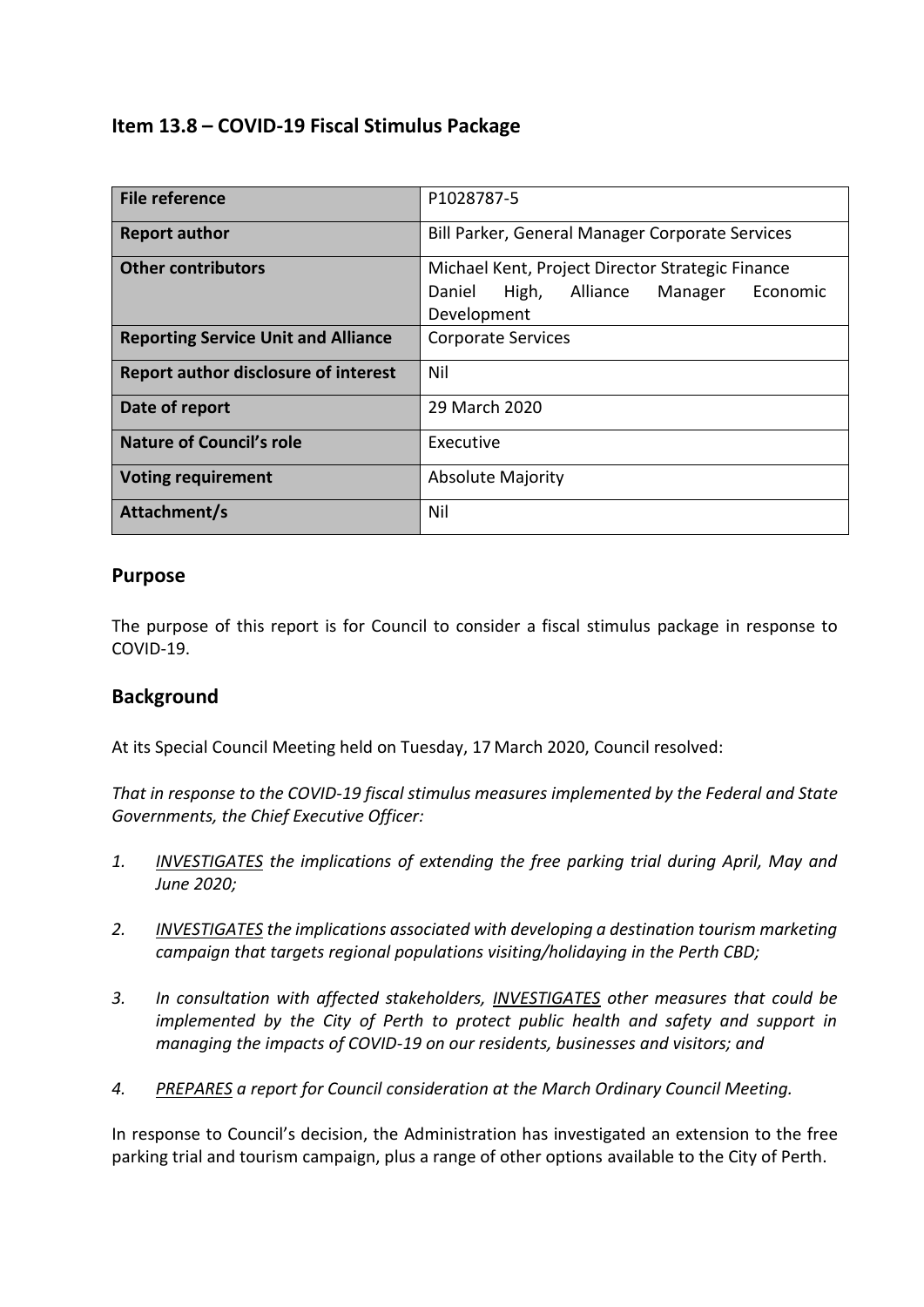# **Details**

The City of Perth has acknowledged the significant public health and economic implications associated with COVID-19. Economically, this issue represents the greatest challenge to the economy since the Global Financial Crisis in 2008.

At a local level, the City is already experiencing the impacts of COVID-19. Data collected within the CBD suggests a decline in footfall, road traffic and parking patronage because of:

- events being cancelled;
- restrictions on large gatherings;
- forced closure of pubs, licensed clubs and hotels, places of worship, gyms, indoor sporting venues, cinemas and casinos;
- restricted trading conditions for restaurants and cafes; and
- people working from home.

The Federal Government and State Government have both already announced packages to provide relief in response to COVID-19.

The City has acknowledged that it also has an important role to play at a local level, with Council resolving to investigate the implications of extending the free parking trial and developing a destination tourism marketing campaign that targets regional populations visiting/holidaying in the Perth CBD.

At the Special Council Meeting held on Tuesday, 17 March 2020, Commissioners requested that the Administration prepare a report for consideration at the March Ordinary Council Meeting that investigated:

- 1. Extending the free parking trial during April, May and June 2020;
- 2. Developing a destination tourism marketing campaign; and
- 3. Any other measures.

This report is in response to the Council decision.

#### Extension of free parking trial

At its meeting held on 30 July 2019, Council approved the implementation of a 12-month trial of up to three-hour free parking on weekends and public holidays in strategically located, Citycontrolled parking facilities (both on and off-street) that service patrons of the core CBD retail precinct. The trial has been in place since November 2019.

The latest proposal seeks to extend this trial from weekends and public holidays to every day of the week across the months of April, May and June 2020.

Although the original intent of extending the trial was to encourage workers to continue commuting to the City, recent public health announcements by both the Federal and State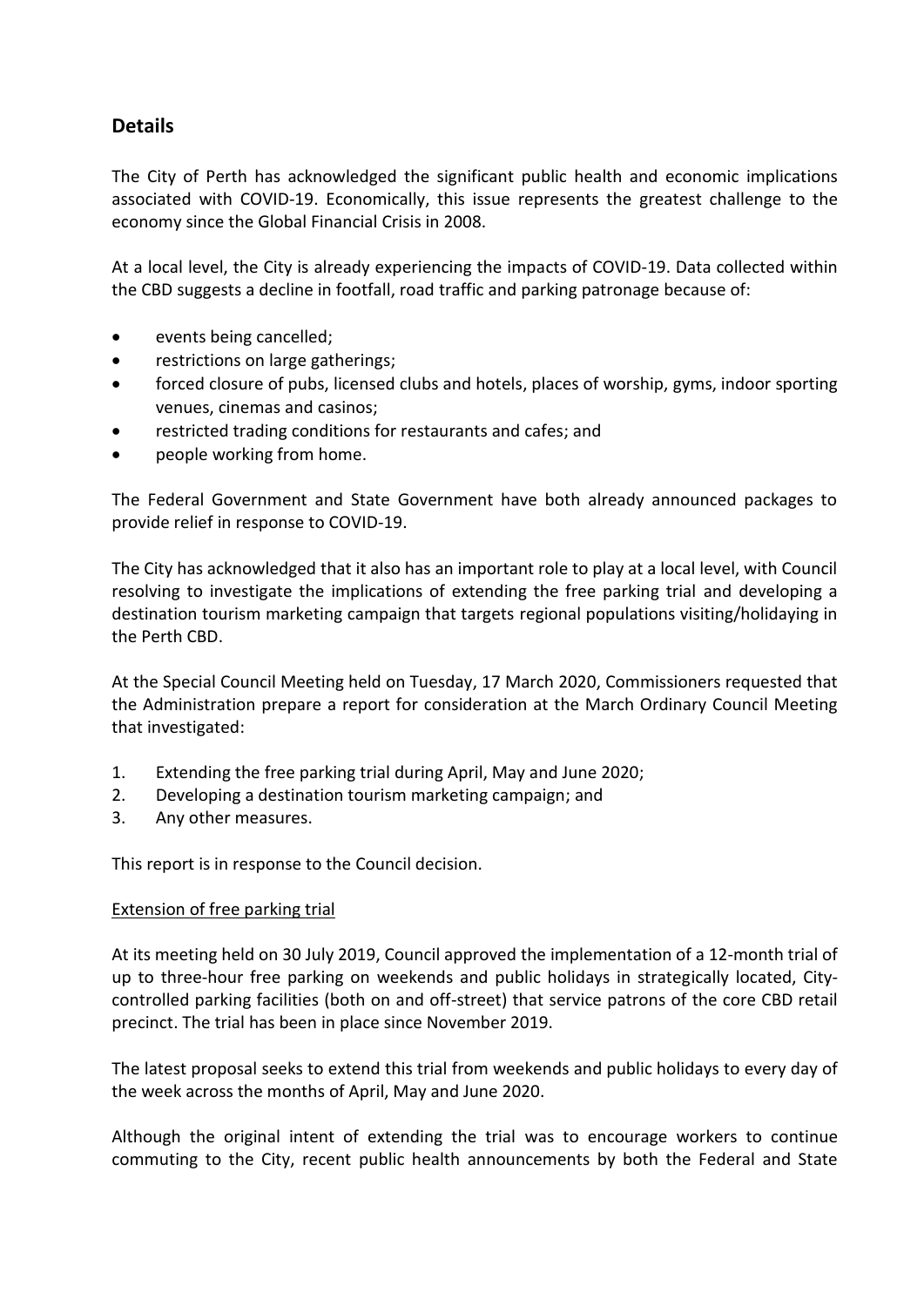Governments is now encouraging people to work from home. This has resulted in many workers opting to work remotely as opposed to commuting to the City.

Given the limited number of people currently commuting to the City, it is recommended that the existing parking trial is maintained (weekends and public holidays), however extending the parking trial (every day of the week) is not implemented given the conflict with the broader public health message.

#### Destination marketing

In addition to the parking trial extension, the Administration also considered the implications associated with developing a destination tourism marketing campaign that targets regional populations visiting/holidaying in the Perth CBD. It was envisaged that the campaign would support the State Government's 'Do it in WA' campaign.

Since the suggestion was put forward, the State Government has advised that the 'Do it in WA' campaign has been suspended as the campaign contradicts the broader message in relation to restricted intrastate travel. It is therefore recommended that this initiative is not pursued any further.

#### Other options

In addition to the initiatives previously identified and in recognising how quickly the landscape is changing, the Commissioners and staff also investigated a range of initiatives in response to customer requests and other Capital City responses. Examples of the initiatives investigated include;

- Free up to one hour on-street parking across the CBD for the next three months to support local business;
- A freeze in increases in municipal rates and charges, including sanitation and waste charges;
- No fees and charges relating to inspection services for small business for the next three months;
- Suspension of lease and rental payments for three months to all City of Perth tenants leasing city owned property, including the relinquishment of bank guarantees;
- An express planning service for change of land use and development applications for small businesses with no application fee;
- Accelerated capital works projects and major city maintenance programs;
- A full refund on all cancelled bookings at City properties or facilities;
- Shorter payment terms for creditors; and
- Debtors experiencing hardship will receive a range of options to assist in payment.

In recognising the range of options available to the City, preference has been given to initiatives that:

- 1. Support businesses as they transition to a new form of service/product delivery;
- 2. Provide financial relief/payments to businesses to improve cash flow; and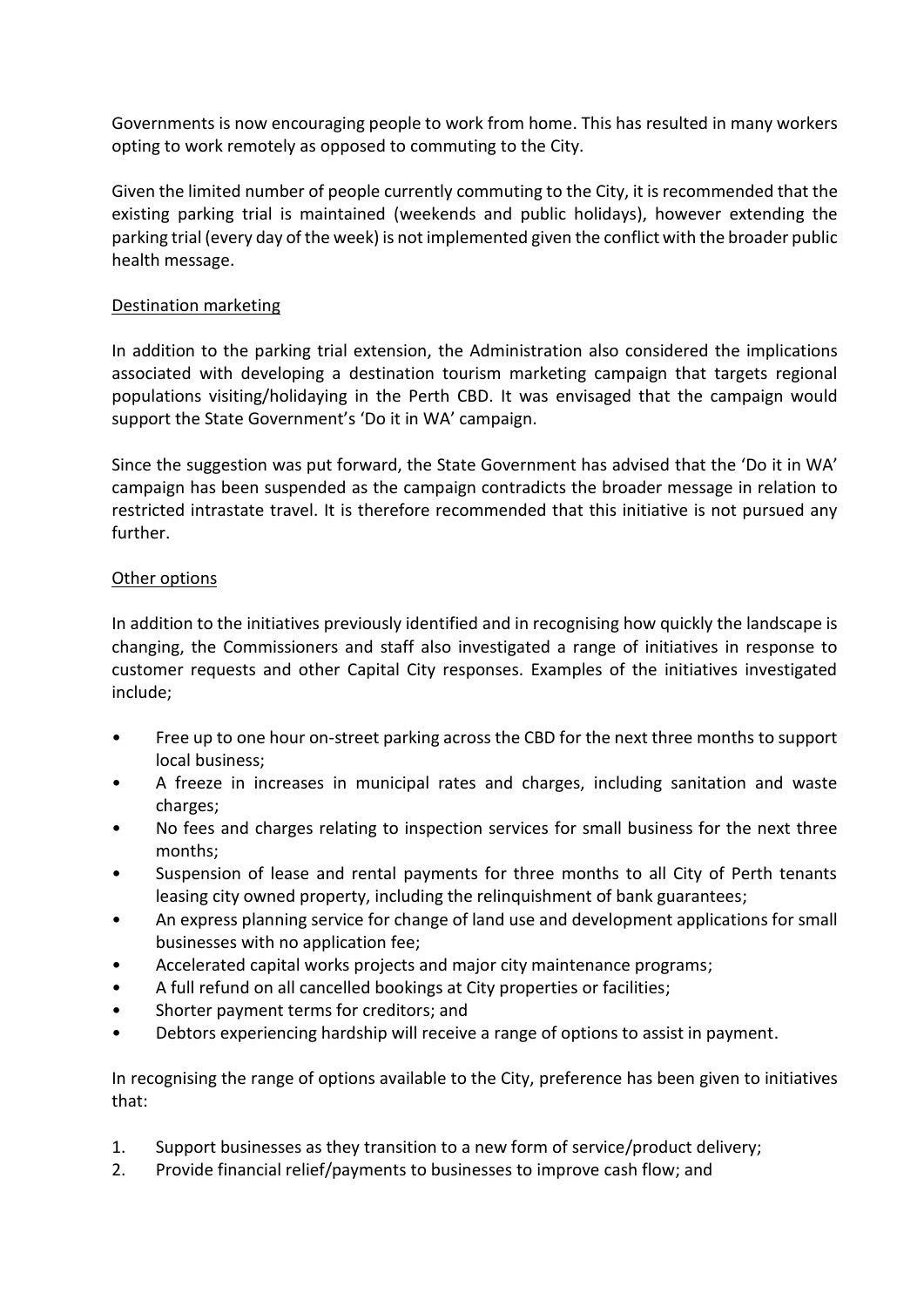3. Stimulate new spending and new jobs into the economy.

The prioritised options available to the City have been assessed by the Strategic Finance Team to ensure that the implications are fully understood both immediately and longer term.

## **Stakeholder engagement**

The initiatives developed have been in response to industry consultation or customer feedback/requests.

### **Strategic alignment**

#### Strategic Community Plan

This item addresses the community's vision for the future and specifically the following Aspiration and Strategic Objective(s) contained in the Strategic Community Plan 2019 – 2029:

| <b>Aspiration:</b>          | Prosperity                                                                                                                                                  |
|-----------------------------|-------------------------------------------------------------------------------------------------------------------------------------------------------------|
| <b>Strategic Objective:</b> | A "can do" reputation that delivers investment and assists small<br>businesses and development generally, through a willingness to assist and<br>encourage. |

The range of measures proposed best align to the strategic aspiration associated with prosperity. In addition to the measures proposed by the Federal and State Governments, the City's initiatives demonstrate our 'can do' attitude in supporting the local business community.

## **Legal and statutory implications**

Section 6.12 (1)(b) of the *Local Government Act 1995* applies to this item.

6.12. Power to defer, grant discounts, waive or write off debts

- 1) Subject to subsection (2) and any other written law, a local government may
	- a. when adopting the annual budget, grant\* a discount or other incentive for the early payment of any amount of money; or
	- b. waive or grant concessions in relation to any amount of money; or
	- c. write off any amount of money, which is owed to the local government.

\* Absolute majority required.

#### Connection with mandates in the *City of Perth Act 2016*

8(1)(a) - to provide for the good government of persons in the City of Perth, including residents, ratepayers and visitors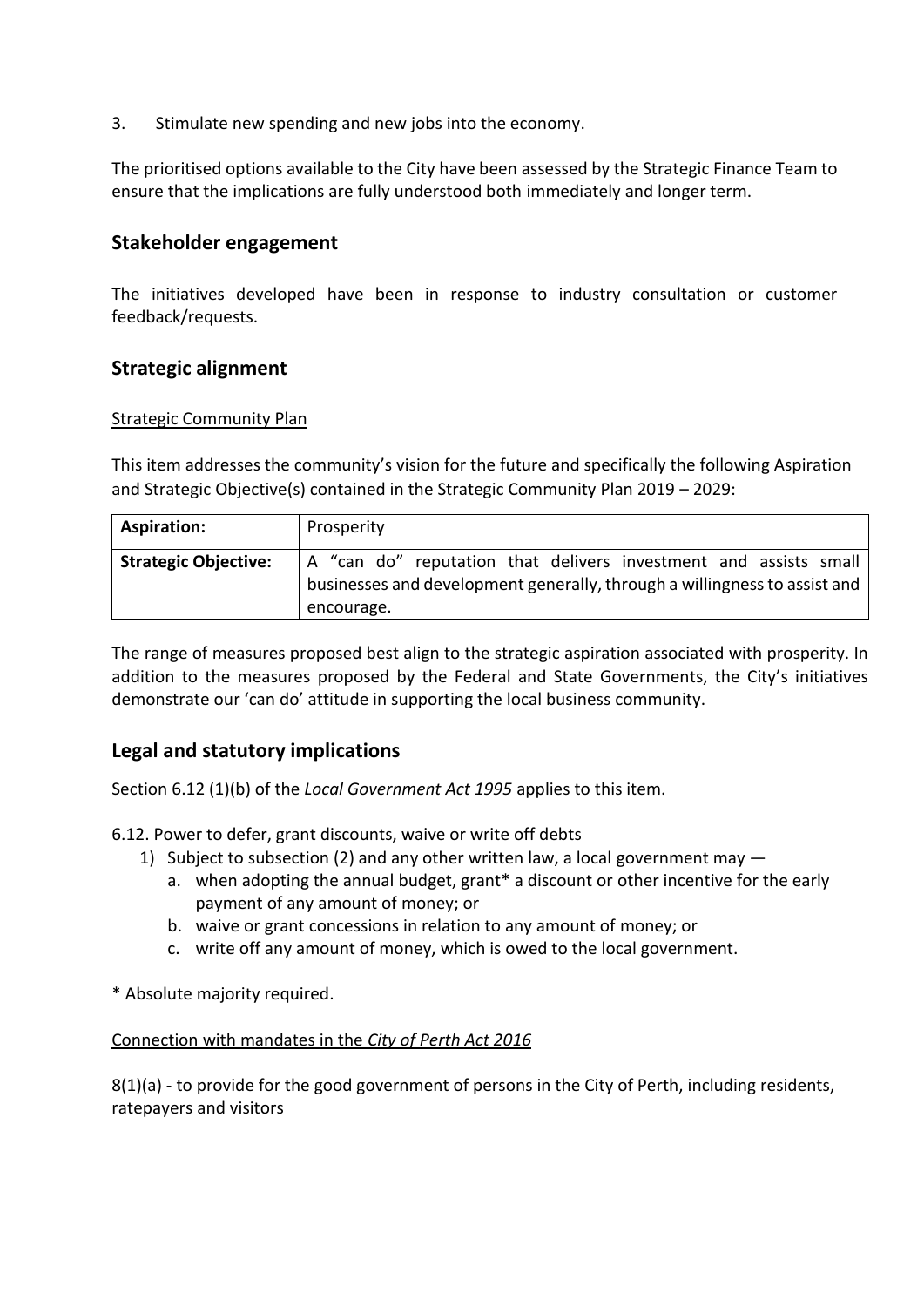## **Risk implications**

| <b>Impact of decision</b> |        |  |  |
|---------------------------|--------|--|--|
| Organisation              | Low    |  |  |
| Community                 | Medium |  |  |

| <b>Risk domain</b>           | <b>Consequence</b> | Likelihood | <b>Risk rating</b> |
|------------------------------|--------------------|------------|--------------------|
| Reputation and               | Moderate           | Likely     | High               |
| <b>External Stakeholders</b> |                    |            |                    |

Given the support that has been applied across all tiers of Government and in other Capital Cities, the community is expecting the City of Perth to provide some form of relief to assist with the impacts of COVID-19. Failing to respond appropriately will pose a risk to the City's reputation.

### **Approval implications**

If Commissioners support the response package, the implications are forecast to cost the City \$6,446,900 over the next three months. The balance of the stimulus package will be considered as part of the 2020/21 budget process.

### **Financial implications**

The financial implications associated with the City of Perth's proposed COVID-19 stimulus package will span two financial years (2019/20 and 2020/21).

The immediate response will apply to the balance of the 2019/20 financial year and will cost the City of Perth \$6,446,900. The remaining components will apply next financial year and will need to be considered as part of the 2020/21 budget process.

In considering the 2020/21 component of the stimulus package, the City's broader financial position will need to be considerd as the City of Perth is not immune to the financial impacts of COVID-19. The City is very reliant on parking revenue with recent data suggesting that patronage is down 42% when compared to the corresponding period from the prevous year.

The City's Strategic Finance Team is currently undertaking sensitivity testing to forecast the short and longer term financial implications associated with this downturn. The implications will be presented to Commissioners over the coming weeks.

#### Within existing budget

The financial implications associated with this stimulus package will cost the City of Perth \$6,446,900 this financial year. The details are outlined below: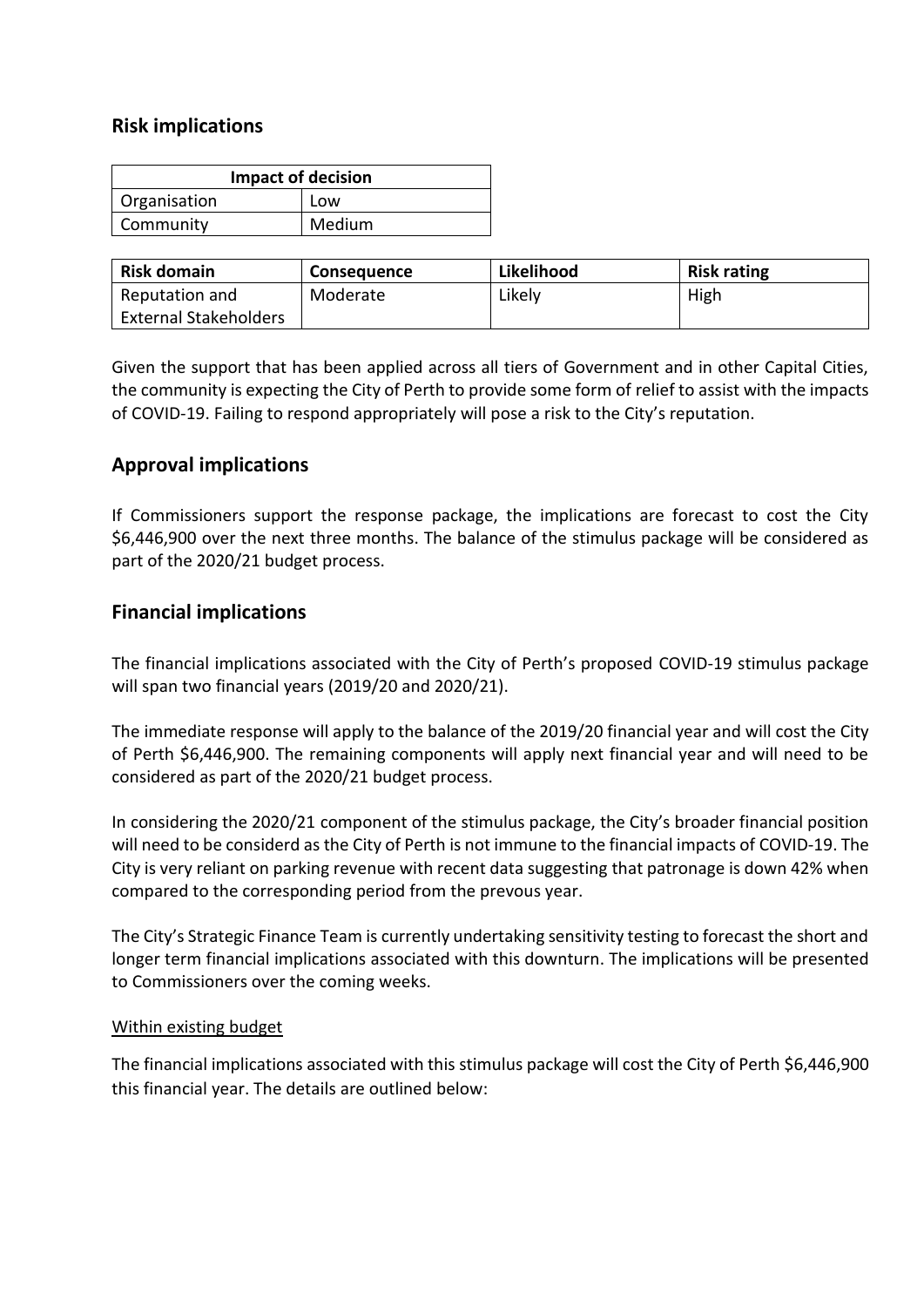| Ref            | TABLE A: Proposed Initiative for April - June 2019/20        | 2019/20       |
|----------------|--------------------------------------------------------------|---------------|
|                |                                                              | \$            |
| $\mathbf{1}$   | Rates                                                        |               |
|                | Waive interest on current year rates debts                   | (3,000)       |
|                |                                                              |               |
| $\overline{2}$ | <b>Fees and Charges</b>                                      |               |
|                | <b>Waive Food Premise Licence Fees</b>                       | (55,000)      |
|                | Waive Other Inspectorial Licence Fees                        | (11,000)      |
|                | Waive Change of Land Use Fees                                | (5,000)       |
|                | Waive Small Business DA Fees *                               | (65,000)      |
|                |                                                              |               |
| 3              | <b>Lease Rental Initiatives</b>                              |               |
|                | Suspend Lease Rental for City Buildings                      | (697, 500)    |
|                |                                                              |               |
| 4              | Parking Initiatives - Scenario 2 Medium Downturn Impact      |               |
|                | Free 1 Hr On-Street Parking in CBD                           | (2,398,400)   |
|                | Continuation of 3 Hr Free Parking Trial                      | (900,000)     |
|                | Discontinuation of issuing Infringements                     | (2, 172, 000) |
|                |                                                              |               |
| 5              | <b>Event Initiatives</b>                                     |               |
|                | Full Refund - all cancelled and postponed event booking fees | (140,000)     |
|                |                                                              |               |
|                | <b>Projected Impact of Stimulus Initiatives</b>              | (6,446,900)   |
|                |                                                              |               |
| <b>Ref</b>     | <b>Proposed Initiatives with Cashflow Impact Only</b>        | 2019/20 and   |
|                |                                                              | 2020/21       |
|                |                                                              | \$            |
| 6              | <b>Economic Stimulus</b>                                     |               |
|                | <b>Shorter Creditor Payment Terms</b>                        | 0             |
|                | Appropriate response to financial hardship cases             | 0             |

#### Not within existing budget

The initiatives identified below are indicative and will be considered as part of the 2020/21 budget process. The forecast implications associated with these initiatives could cost the City up to \$10,622,700 and are outlined below;

| Ref | Proposed Initiative for consideration in 2020/21 Budget | 2020/21     |
|-----|---------------------------------------------------------|-------------|
|     |                                                         |             |
|     | Rates                                                   |             |
|     | Zero percent increase in Rates yield                    | (1,900,000) |
|     | Reduce penalty interest on overdue rates debts          | (177,500)   |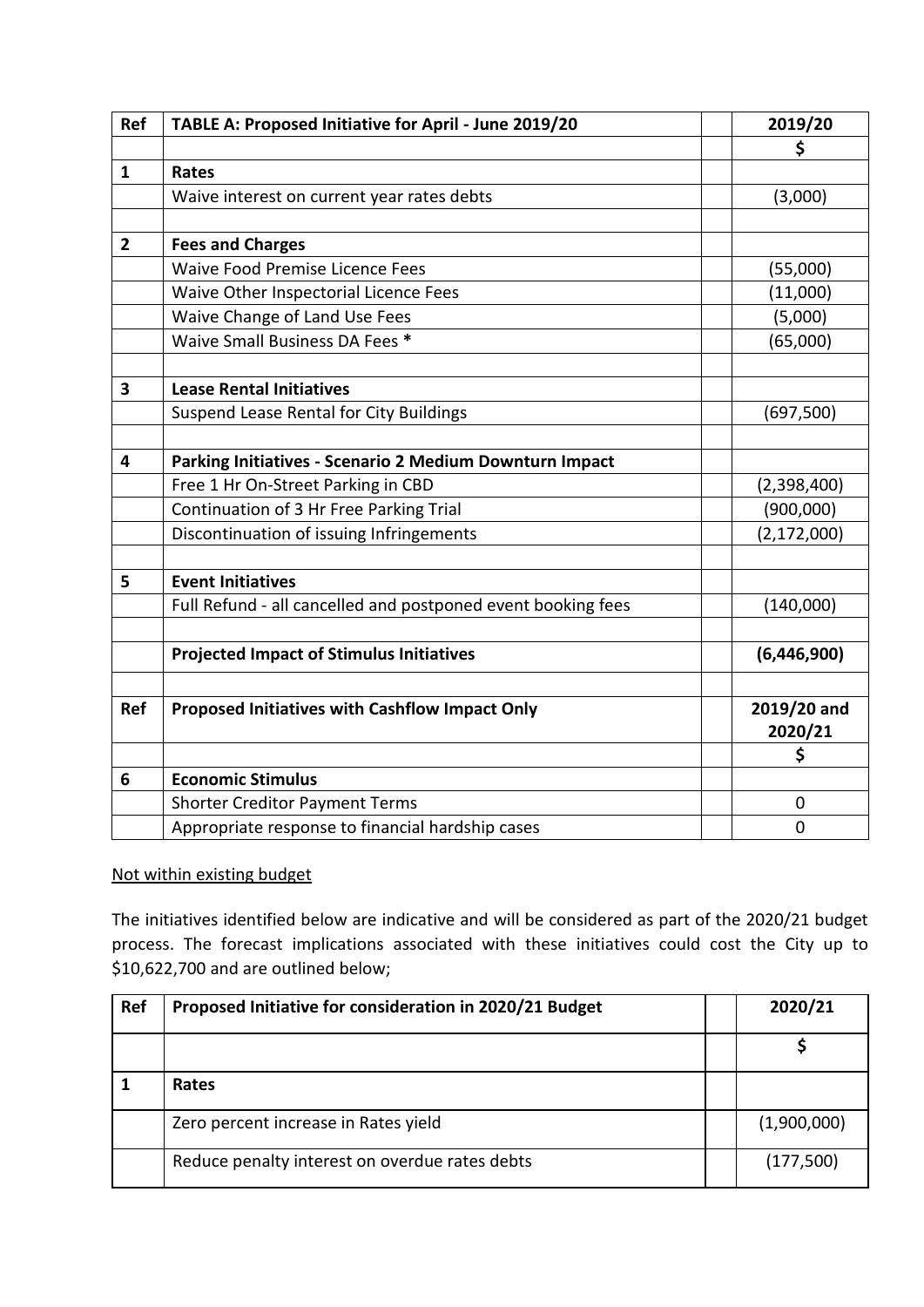| $\overline{2}$ | Fees and Charges - Impact for up to 6 months                 |              |
|----------------|--------------------------------------------------------------|--------------|
|                | Waive Change of Land Use Fees                                | (10,000)     |
|                | Waive Small Business DA Fees *                               | (100,000)    |
|                |                                                              |              |
| 3              | Parking Initiatives - Scenario 2 Medium Downturn Impact      |              |
|                | Free 1 Hr On Street Parking in CBD                           | (3,855,200)  |
|                | Continuation of 3 Hr Free Parking Trial                      | (1,800,000)  |
|                | Discontinuation of issuing Infringements                     | (2,640,000)  |
|                |                                                              |              |
| 4              | <b>Event Initiatives</b>                                     |              |
|                | Full Refund - all cancelled and postponed event booking fees | (140,000)    |
|                |                                                              |              |
|                | <b>Projected Impact of Stimulus Initiatives</b>              | (10,622,700) |

\*when the estimated cost of development is under \$500,000

Although the combined financial implications for 2019/20 and 2020/21 could be up to \$17,069,600, Commissioners are only being asked to consider the immediate response that applies to the current financial year. Consideration will be given to the remaining components during the 2020/21 budget process.

## **Policy references**

There are no policy implications associated with this report.

## **Comments**

The details below provide further explanation in relation to each of the proposed initiatives:

*1. Free up to one hour on-street parking across the CBD for the next three months to support local business (2019/20 and possible extension into 2020/21)*

In addition to the existing 3-hour parking trial (weekends and public holidays), this initiative will allow free one hour on-street parking across the CBD every day for the next three months. The intent of this initiative is to support businesses that have been impacted by restrictions on trading conditions including restaurants and cafesthat can now only provide take away service. The initiative aims to encourage customers to support these businesses and ensure a high turnover of parking bays.

This initiative is also supported by the relaxation of on-street parking infringements.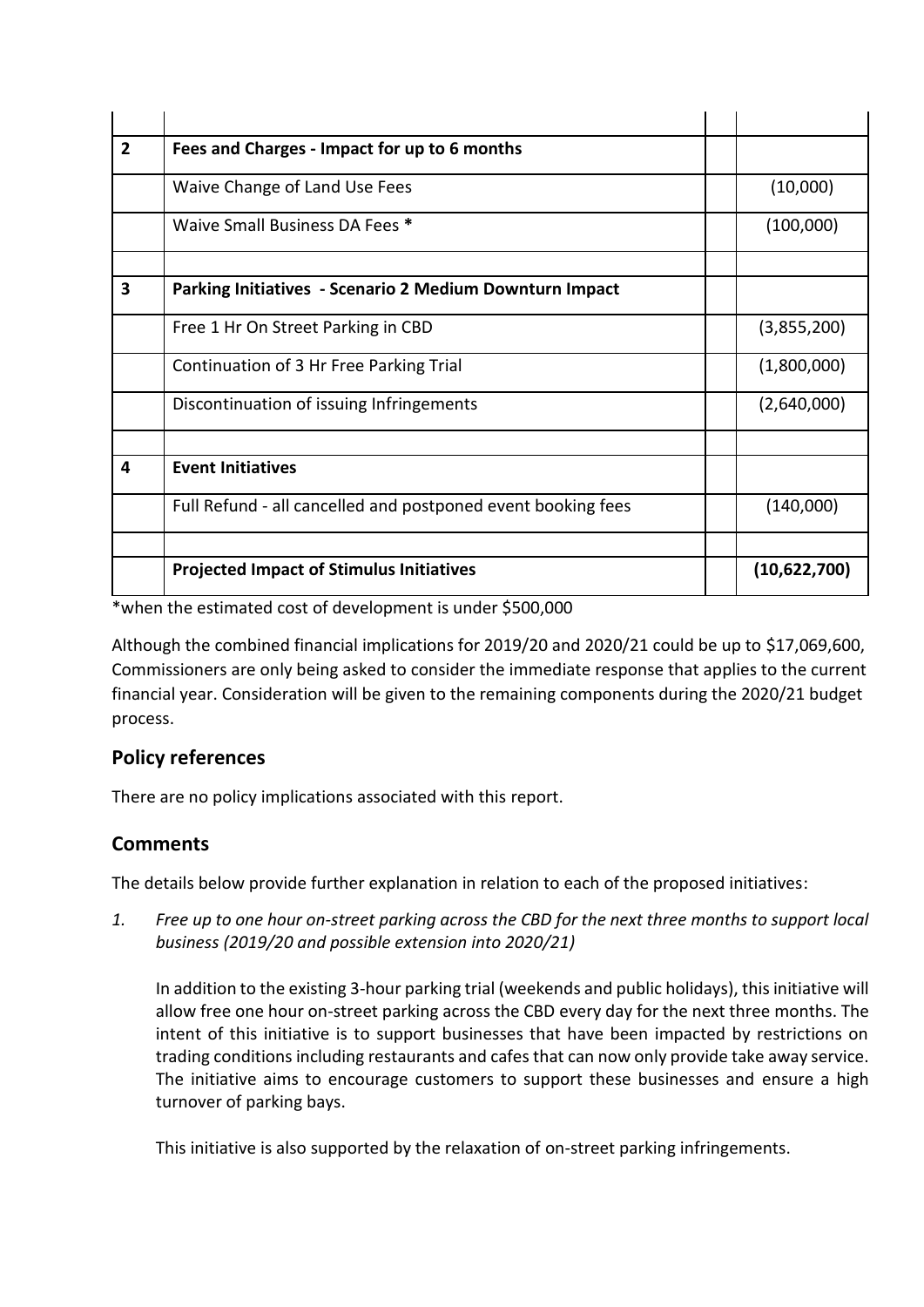2. *A freeze in increases in municipal rates and charges, including sanitation and waste charges (2020/21)*

In preparing the 2020/21 budget, Commissioners will consider a 0% rate yield increase. This essentially means that the amount collected in 2019/20 will be the same amount that the City will budget to collect in 2020/21.

It is worth emphasising that the 2020/21 budget will be informed by new valuations. Although under this proposal the total amount collected by the City won't change, the underlying calculation to arrive at individual billing amounts will change. As a result, some customers will receive a lower bill than last year, others may receive the same or a slightly higher bill.

The full implications can only be assessed once the rate modelling process has commenced. This will occur over the coming months.

*3. No fees and charges relating to inspection services for small business for the next three months (2019/20 and possible extension into 2020/21)*

Under this initiative, the City will waive fees and charges associated with:

- Food Premise Licence Fees;
- Other Inspectorial Licence Fees;
- Change of Land Use Fees; and
- Small Business Development/Planning Fees (when the estimated cost of development is under \$500,000).
- *4. Suspension of lease and rental payments for three months to all City of Perth tenants leasing city owned property, including the relinquishment of bank guarantees (2019/20)*

The City owns a number of retail properties in the CBD. This initiative will see the City vary individual retail lease agreements to provide a suspension of lease repayments for 3 months (April, May and June).

In addition to this, the City will relinquish any bank guarantees associated with these retail leases. This will hopefully free up working capital for customers.

*5. An express planning service for change of land use and development applications for small businesses with no application fee (2019/20)*

In response to the trading restrictions imposed on businesses, the City will prioritise applications made by businesses that have been impacted by these changes.

*6. Accelerated capital works projects and major city maintenance programs (2020/21)*

In response to the economic uncertainty, the City of Perth will continue to plan to deliver an extensive capital works program in 2020/21. Over the past few weeks, this has included